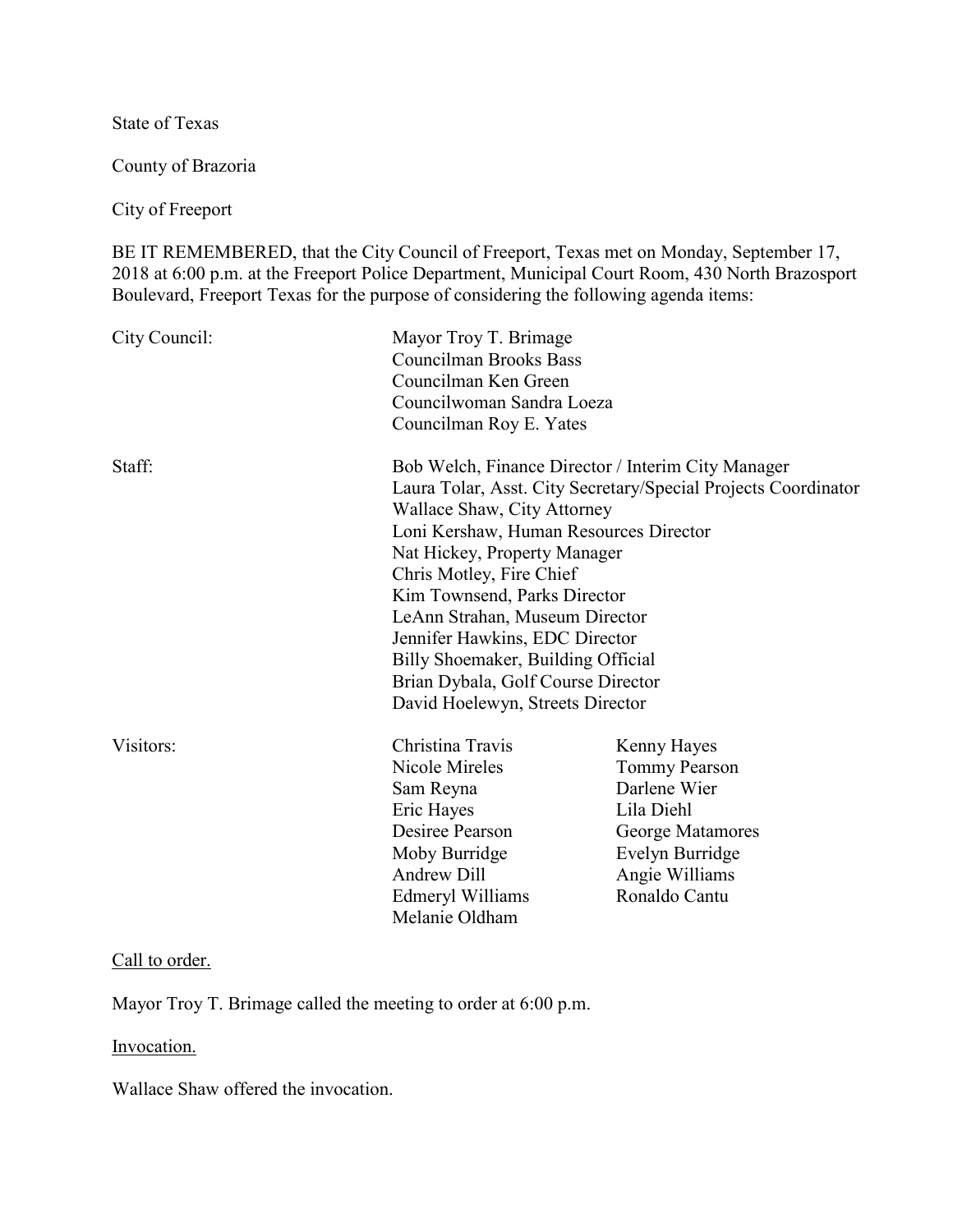Pledge of Allegiance.

Mayor Troy T. Brimage led the Pledge of Allegiance.

Consideration of Ordinance No. 2018-2555 approving amendments to the 2017-2018 Budget.

Mr. Welch stated that there was a carry over of fund of \$66,094.

On a motion by Councilman Bass, seconded by Councilwoman Loeza, with all present voting "Aye", Council unanimously approved the amendments to the 2017-2018 budget.

Public Hearing: Continuation of Public hearing on the 2018-2019 Budget.

The public hearing was opened at 6:02pm.

Mayor Brimage stated that approximately \$900,000 was cut from the budget in the previous meeting.

The street department budget was reduced in consideration of an \$8 million bond for infrastructure improvements.

Councilman Yates asked for clarification that one half of the \$5 million dollars had been spent.

Mr. Welch stated that a total of \$8 million had been given to the Golf Course from Dow Chemical. He added that we are currently under budget in the current year.

Sam Reyna asked if we received a \$500,000 payment this year from Dow Chemical.

The public hearing was closed at 6:16pm

# Consideration of approving Ordinance No. 2018-2554 adopting a budget for the City for the Fiscal Year 2018-2019

On a motion by Councilman Bass, seconded by Councilwoman Loeza, with all present voting "Aye", council unanimously voted to approve ordinance number 2018-2554 to adopt the budget for the city for the fiscal year 2018-2019.

# Adjourn

On a motion by Councilman Bass, seconded by Councilwoman Loeza, with all present voting "Aye", Mayor Brimage adjourned the meeting at 6:18 PM.

 $\mathcal{L}_\text{max}$  , and the contract of the contract of the contract of the contract of the contract of the contract of the contract of the contract of the contract of the contract of the contract of the contract of the contr

City of Freeport, Texas

Mayor, Troy T. Brimage<br>
City of Freeport, Texas<br>
City of Freeport, Texas<br>
City of Freeport, Texas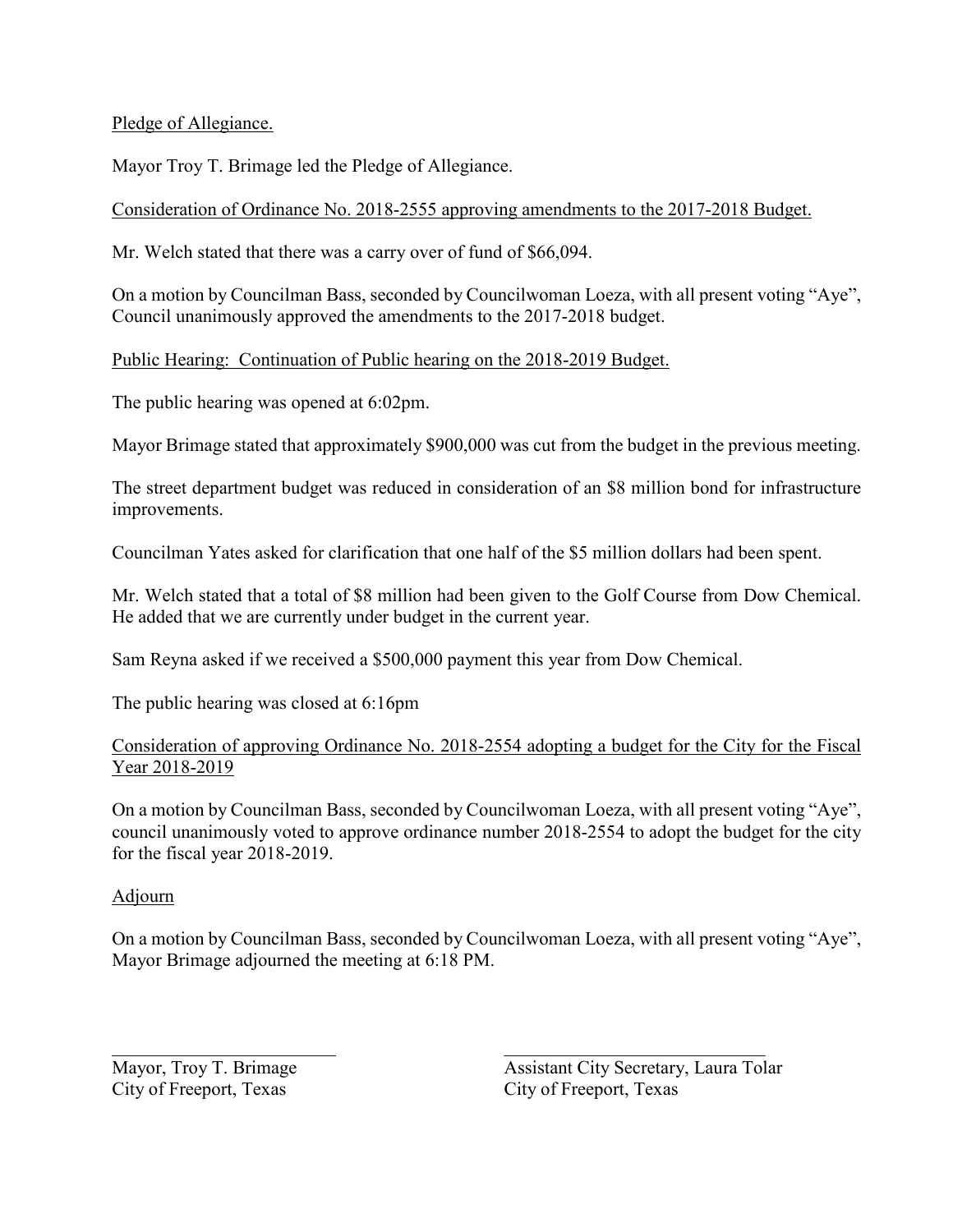State of Texas

County of Brazoria

City of Freeport

BE IT REMEMBERED, that the City Council of Freeport, Texas met on Monday, September 17, 2018 at 6:15 p.m. at the Freeport Police Department, Municipal Court Room, 430 North Brazosport Boulevard, Freeport Texas for the purpose of considering the following agenda items:

| City Council: | Mayor Troy T. Brimage<br><b>Councilman Brooks Bass</b><br>Councilman Ken Green<br>Councilwoman Sandra Loeza<br>Councilman Roy E. Yates                                                                                                                                                                                                                                                                                                                                        |                                                                                                                                             |
|---------------|-------------------------------------------------------------------------------------------------------------------------------------------------------------------------------------------------------------------------------------------------------------------------------------------------------------------------------------------------------------------------------------------------------------------------------------------------------------------------------|---------------------------------------------------------------------------------------------------------------------------------------------|
| Staff:        | Bob Welch, Finance Director / Interim City Manager<br>Laura Tolar, Asst. City Secretary/Special Projects Coordinator<br>Wallace Shaw, City Attorney<br>Loni Kershaw, Human Resources Director<br>Nat Hickey, Property Manager<br>Chris Motley, Fire Chief<br>Kim Townsend, Parks Director<br>LeAnn Strahan, Museum Director<br>Jennifer Hawkins, EDC Director<br>Billy Shoemaker, Building Official<br>Brian Dybala, Golf Course Director<br>David Hoelewyn, Streets Director |                                                                                                                                             |
| Visitors:     | Christina Travis<br>Nicole Mireles<br>Sam Reyna<br>Eric Hayes<br>Desiree Pearson<br>Moby Burridge<br><b>Andrew Dill</b><br>Edmeryl Williams<br>Melanie Oldham                                                                                                                                                                                                                                                                                                                 | Kenny Hayes<br><b>Tommy Pearson</b><br>Darlene Wier<br>Lila Diehl<br>George Matamores<br>Evelyn Burridge<br>Angie Williams<br>Ronaldo Cantu |

#### Call to order.

Mayor Troy T. Brimage called the meeting to order at 6:18 p.m.

Consideration of approving Ordinance No. 2018-2556 accepting the certified appraisal roll from the Brazoria County Appraisal District for the 2019 Tax Year; establishing a tax rate for each \$100.00 valuation of taxable property within the city for such tax year; levying all taxes for the City for such tax year; allocating such taxes for certain municipal purposes therein enumerated; ordering that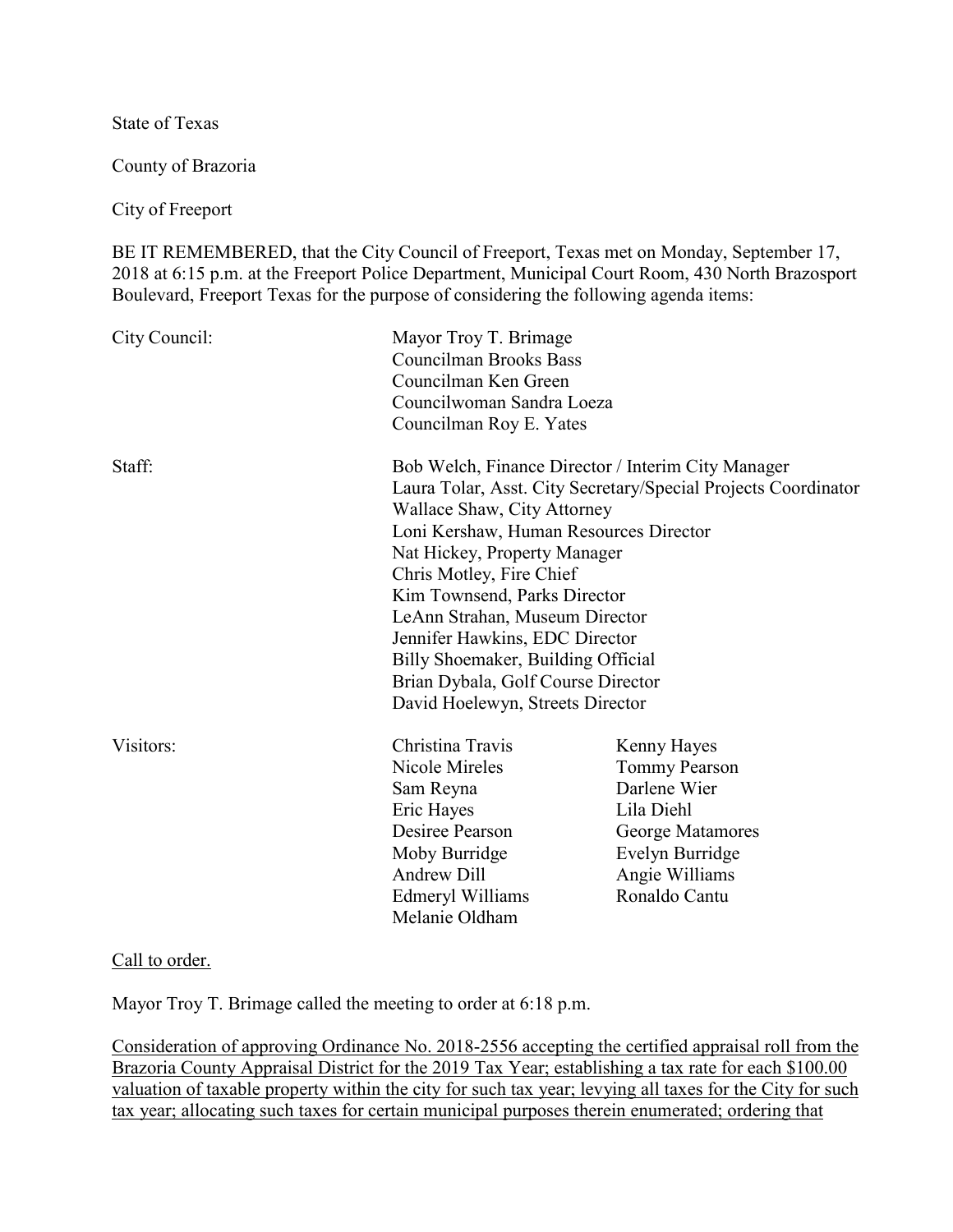such taxes be assessed and collected; containing a severance clause; and proving an effective date for this ordinance.

Councilman Bass stated "I move that the property tax rate be increased by the adoption of a tax rate of 0.628005, which is effectively a 10.72 percent increase in the tax rate."

On a motion by Councilman Bass, seconded by Councilman Green, with all present voting "Aye", council unanimously voted to accept the certified appraisal roll from the Brazoria County Appraisal District for the 2019 Tax Year.

Consideration of agreement granting right-of-entry to Texas Department of Transportation upon 1.33 Acres of land in the A. Calvit tract 1D, Abstract 50, Brazoria County, Texas, adjacent to the FM 1495 (Navigation Blvd) in the City of Freeport, Brazoria County, Texas

This item was tabled.

Consideration of Ordinance No. 2018-2557 amending Division B of Section 71.21 of the Code of Ordinances establishing 20 m.p.h school crossing zones to delete O.A. Fleming Elementary and to substitute Freeport Elementary for Jane Long Elementary

Councilman Bass is frustrated that the name Jane Long is being removed. He stated she was a great woman in Texas history.

On a motion by Councilwoman Loeza, seconded by Councilman Green, with all present voting "Aye", council unanimously voted to approve ordinance number 2018-2557 amending Division B of Section 71.21 of the Code of Ordinances establishing 20 m.p.h school crossing zones to delete O.A. Fleming Elementary and to substitute Freeport Elementary for Jane Long Elementary.

Consideration of approving Ordinance No. 2018-2558, adopted pursuant to Chapter 132 of the Local Government Code, for the making of certain payments due the City by credit card or electronic means.

Mayor Brimage stated that this will allow residents to be able to pay for their water bills electronically.

On a motion by Councilwoman Loeza, seconded by Councilman Bass, with all present voting "Aye", council unanimously voted to approve ordinance number 2018-2558, adopted pursuant to Chapter 132 of the Local Government Code, for the making of certain payments due the City by credit card or electronic means.

Consideration of authorizing the Mayor to sign and City Secretary to attest an Agreement with Bill Pay authorizing use of Bill Pay for the payment of certain charges due the City via internet or telephone.

Mayor Brimage stated that Bill Pay is the company the City will use for the electronic payments.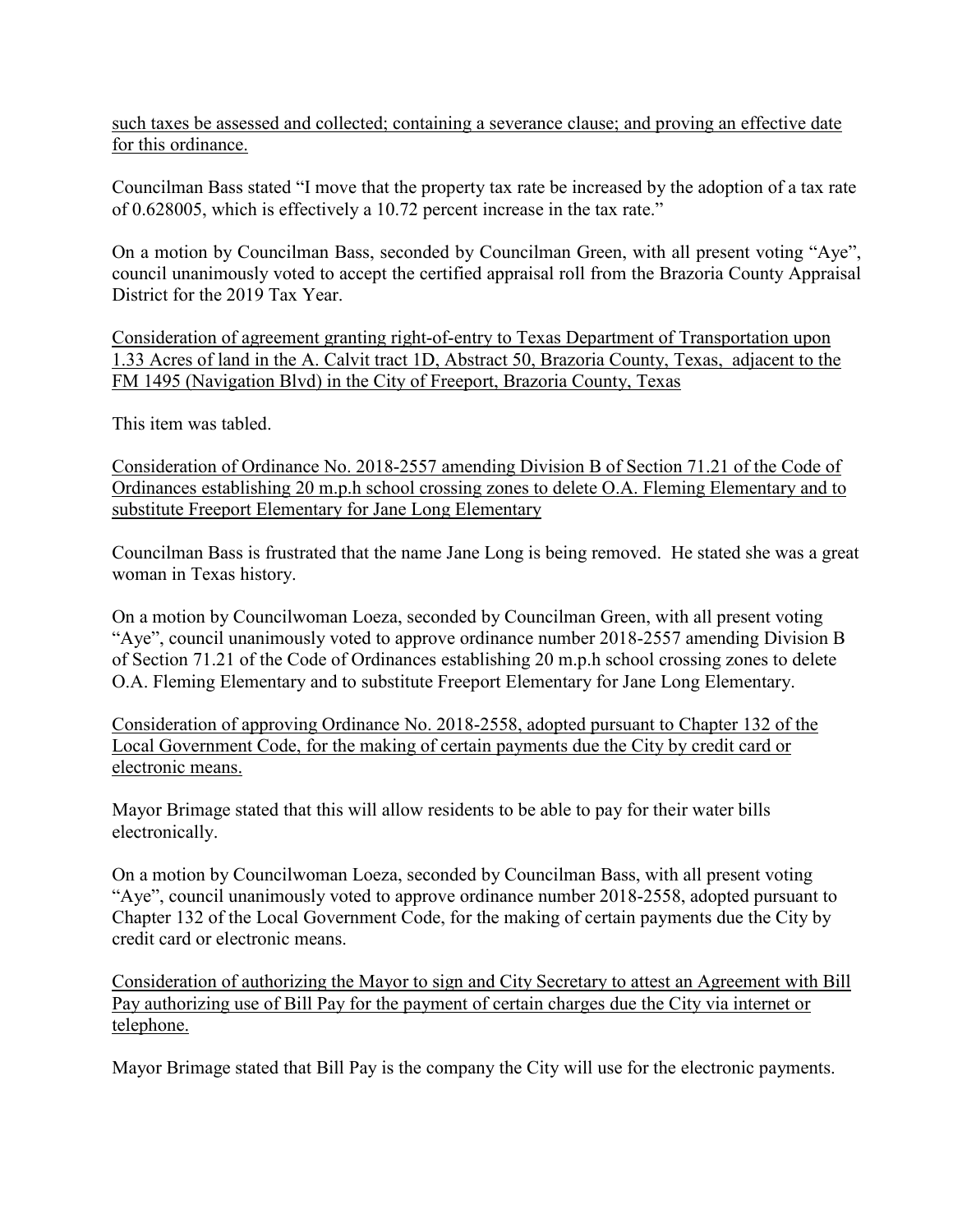On a motion by Councilwoman Loeza, seconded by Councilman Bass, with all present voting "Aye", council unanimously voted to authorize the Mayor to sign and City Secretary to attest an Agreement with Bill Pay authorizing use of Bill Pay for the payment of certain charges due the City via internet or telephone.

Consideration of approving the Economic Development Corporation budget for the 2018-2019 fiscal Year

Jennifer Hawkins, EDC Director, stated that sales taxes were down 25%.

Mrs. Hawkins said that they had completed payments to Western Seafood, Southside Bank and Clute Bank. They only ongoing expense they would have is payroll.

Mrs. Hawkins also stated that their last payment to Kendig Keast of \$12,000 will be made after the new city manager starts and the final presentation is made.

Mrs. Hawkins stated that Laura Tolar, Assistant City Secretary, will post the report on the City's website.

She said that legal fees were raised because of property sales and deed preparation regarding Reality World.

Councilman Bass asked about the large difference in the payroll amount.

She stated that the amount that was shown for last year was incorrect.

Mrs. Hawkins said that the Economic Development Board has approved this budget.

Melanie Oldham asked if there would be any land acquisitions this year.

Mrs. Hawkins stated that there were no plans to purchase any land but if something came up the money in the special projects account can be used.

On a motion by Councilman Yates, seconded by Councilman Green, with all present voting 3 to 1, Council approved the Economic Development Corporation budget for the 2018-2019 fiscal Year. Councilman Bass opposed.

### Citizen's Comments

George Matamores stated that he had a new home in Freeport. He also stated that on the March 5<sup>th</sup> agenda that there was an item to sell a piece of land that he owns and it was incorrectly stated to be owned by someone else. He said even though the property did not sell, he wanted to be on record that he was not notified.

Mayor Brimage closed open session at 7:10pm and opened Executive Session.

#### Executive Session: